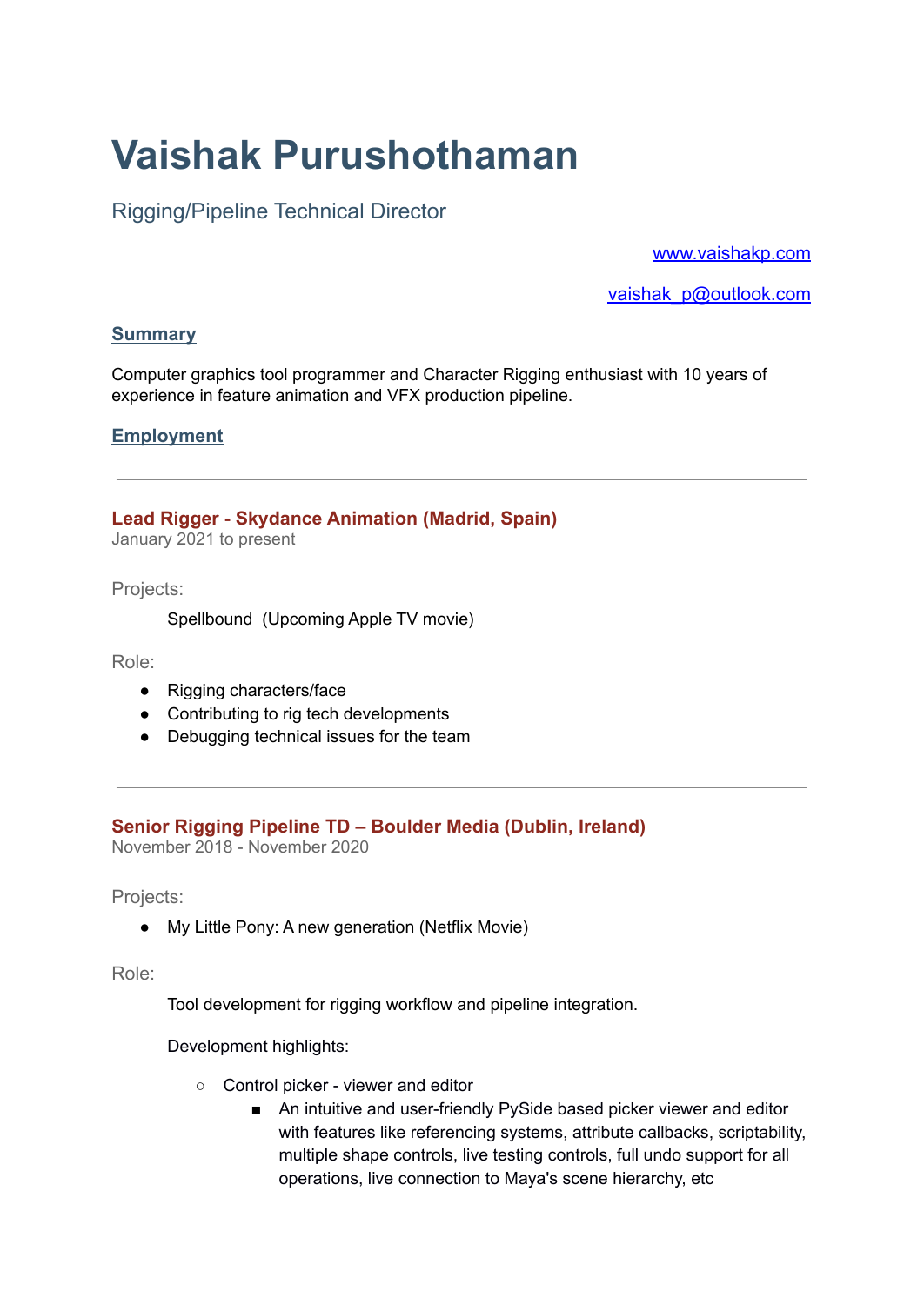- Facial rig builder
	- A feature-rich GUI for facial rig builder to enable non-technical users to easily use the tool without having to worry about writing code for most things. Includes sub tools to export/import (versioned – helps to roll back to a different version for any object), control shapes, sculpts, guides, additional attribute values.
	- Includes an RBF thin plate-based retargeting system for easily adapting guides for new characters based on reference characters. Uses numba vectorized functions to speed up the process (3 secs approximately).
- Corrective manager
	- Artist friendly(can be used by modelers or anyone who are not aware of rigging workflows) sculpt manager primarily intended for Facial sculpts.
	- Designed in such a way that artists don't have to worry about how to mirror, clear, invert, duplicate shapes. Everything is visually represented with a tree structure with simplified names, all shapes are assigned to control positions that can easily be set and reverted while sculpting.
	- Can be used as an independent tool for other sculpts. However, it can reap more benefits with facial sculpts since it is tightly integrated to the facial builder mentioned above
- Variant manager
	- A tree hierarchy-based asset variant handling system to support variant model geometries, rig geometries, control poses, rig components.
	- The tree can be rearranged or stacked to have intuitive inheritance properties thus defining the parent-child relationship
- Other tools and pipeline integration
	- Automatic publisher for multiple variants(includes face merger)
	- Calisthenic scene builders(integrates to shotgun)
	- Camera noise tools for layout artists with a custom plugin for seeded controllable noise.
	- And many more!

# **Senior Rigging Artist – MPC Film (Bangalore, India)**

February 2018 to October 2018

Projects:

Ad Astra, Maleficent: Mistress of Evil, The Predator(2018), Voyage of Doctor Dolittle, Noelle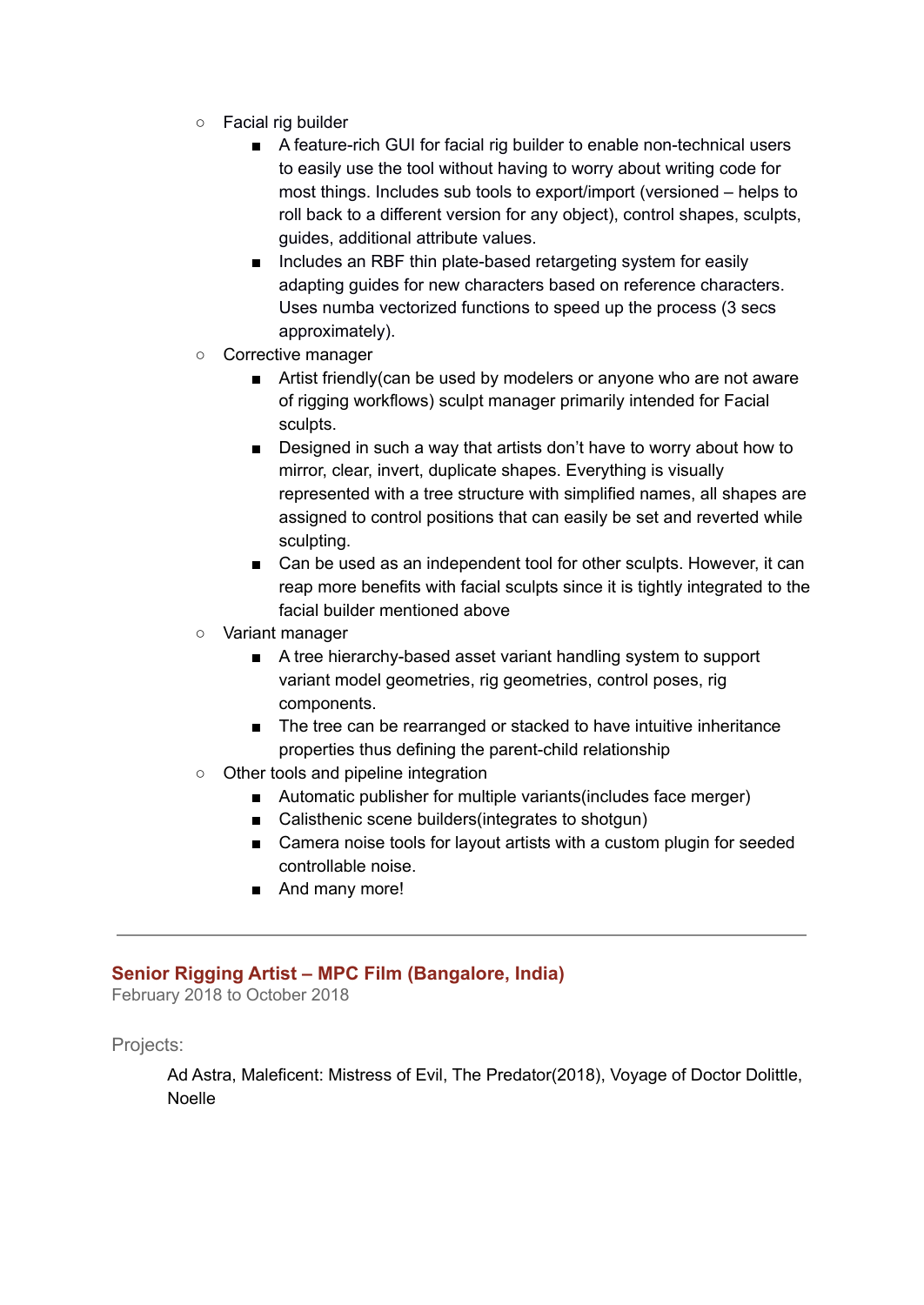Role:

- Rigged all types of asset including digital doubles, FACS face setups, mechanical rigs
- Added features to existing tools to simplify workflow.
- Mentored juniors and mid artists. Mostly MEL scripting

## **Rigging /Pipeline TD – Silver Ant (Kuala Lumpur, Malaysia)**

May 2016 to January 2018

Projects:

Commercials, pachinko games, undisclosed feature film

Role:

Rigged bipeds, birds, joint based face rigs, etc.

Tool development for Rigging.

- GUI's for existing modular rigging tool
- PySide based picker viewer/editor.

Plug-in development for Maya using C++ / Python API

● Mesh constraints, locators, etc

Software development for building new pipeline and workflow

● Standalone tools like app launcher, shotgun media downloaders, etc

# **Rigging TD – Sparky Animation (Kuala Lumpur, Malaysia)**

Jun 2015 to Apr 2016

Projects:

Bill & Tony, Henry Huggle Monster, Dinosaur Train, Doc McStuffins

Role:

Rigging all types of assets (bipeds, quadrupeds, vehicles, creatures, etc) Rigging Tool development